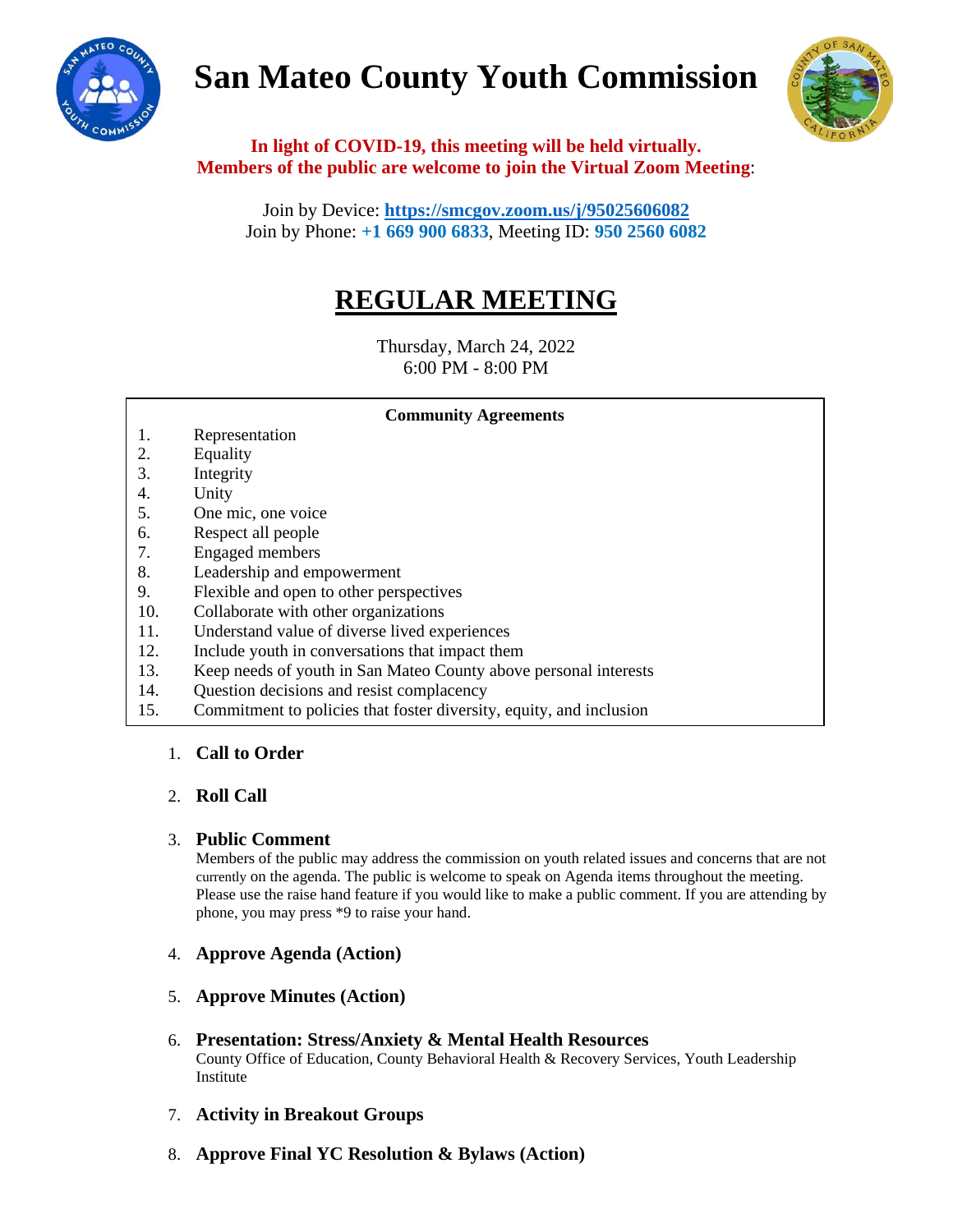9. **Approve Sexual Assault Resolution (Action)**